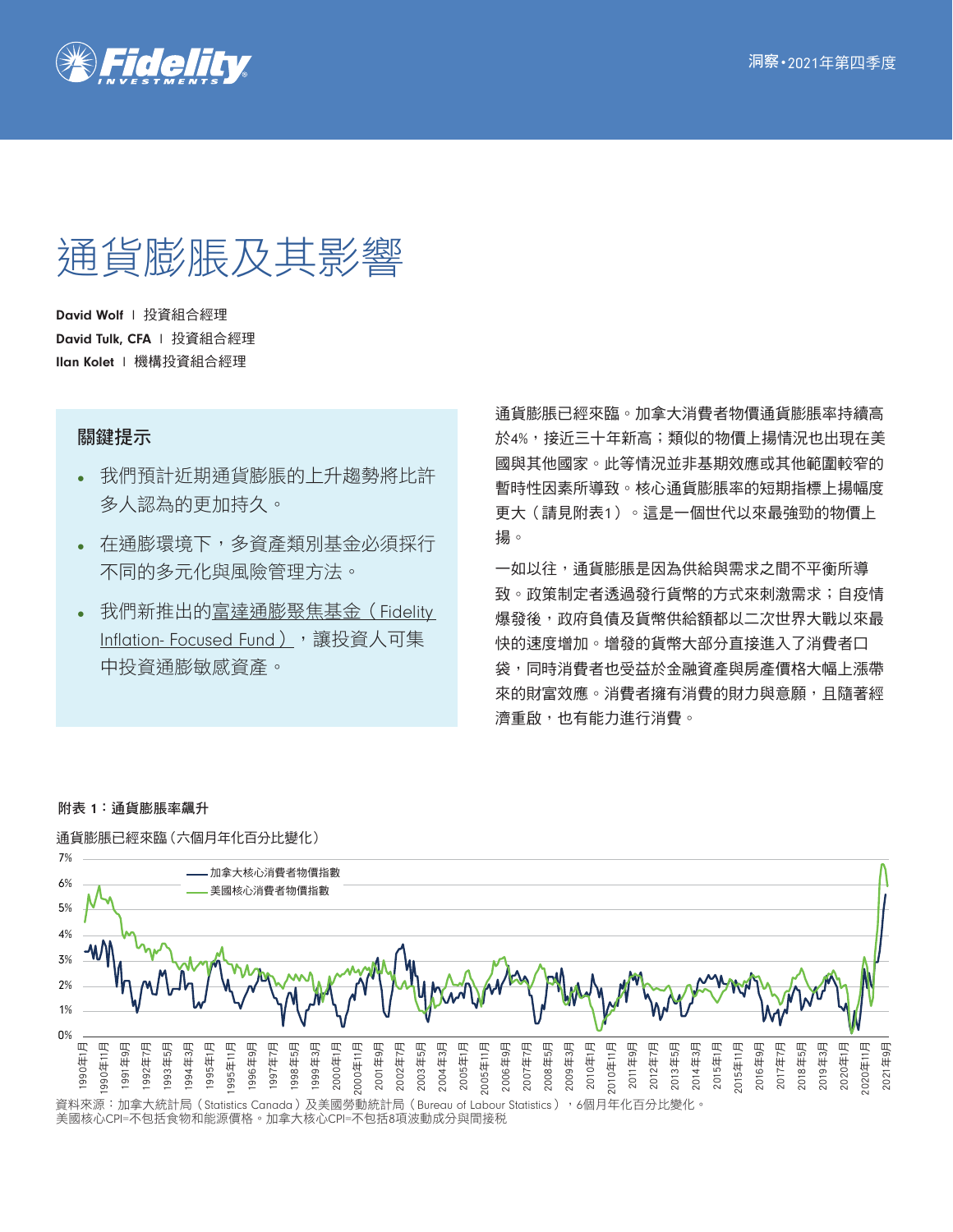供給速度並未跟上(請參閱附表2)。似乎同時存在著短期 與長期的限制因素。在產品市場,企業界要產業分析師別 預期供應鏈的問題會在一年多的時間內完全解決。不過即 使這些瓶頸得到紓解,可能還是要有更廣泛的重整措施; 遠程供應鏈所表現出的脆弱性,迫使企業必須重新評估生 產的內容、地點與方式。惟此等情況並非僅適用產品生產 公司;服務產業因疫情而轉向更加彈性的工作安排,將會 導致至少一部份資本存量荒廢(例如寫字樓)。勞動力市 場上,目前存在著勞工短缺的情況,不過隨著補貼給付用 罄以及技能不匹配情況的解決,此等情況最終將會趨緩。 不過疫情導致的退休人數急遽增加、長期失業率遽揚,以 及勞工重新考量對低薪工作的容忍情況,都代表了更長期 的勞動力折損。

## 附表 2: 問題出在供給, 而非需求



2009年2月 2011年2月 2013年2月 2015年2月 2017年2月 2019年2月 2021年2月

資料來源:加拿大獨立商業聯盟每月商情(Canadian Federation of Independent Business Monthly Business Barometer), 回覆%

當需求超越供給,便會出現供應短缺和物價上漲。而這正 是目前正在發生的情況。在等式的兩邊短期內都不太可能 發生重大變化的情況下,沒有理由預期通貨膨脹攀升的情 況會在短期內結束。意想不到的是,各國央行都堅持此等 通貨膨脹情況僅為過渡現象,並持續加大油門刺激需求以 致經濟無法吸收,導致通貨膨脹趨勢更有可能持續。這樣 一來,政策制定者即使有意願與能力抑制通貨膨脹,長期 來看也需投入更多成本。

持續上揚的通貨膨脹率,對經濟發展與金融資產都將帶來 威脅。限制經濟發展的因素並非缺乏需求,而是缺乏供 給。舉例來說,加拿大汽車生產量自一年前水準下滑約 58%。\*不過這並非是人們不想買車,也不是汽車製造商不 想賣車。而是製造商因為晶片以及其他重要零件急遽短缺 而無法生產汽車。證據就是汽車的價格:去年加拿大新車 價格上揚了7%,為1994年以來最大的漲幅,且二手車價格 上揚幅度更是驚人。\*在供給受到限制時,強勁的需求就會 體現為價格的上漲,而非交易活動的增加。

在資產價格方面,這樣的環境對債券造成了明顯的威脅, 因為通貨膨脹侵蝕了固定票息的購買力,且債券價格也受 到市場為了對抗通貨膨脹而追求較高利息的壓力所影響。 對股票的影響則較為模糊不清,視供給限制對成長的影響 而有所不同。在擁有較大訂價能力的情況下,公司將可因 為更強勁的需求而受益,但成本壓力也會對利潤帶來不利 影響,且持續上揚的折現率也可能影響估值。

顯然,股票與債券之間的負相關性正面臨挑戰,而正是因 為這種負相關使得60/40類型的平衡型投資組合的波動相對 較小,從而在上個世代的大多時間裡得以蓬勃發展(請參 閱附表3)。因此,在通膨環境下,多資產類別基金必須採 行不同的多元化與風險管理方法。我們在基金中採用兩種 主要方式因應此等挑戰。

\*資料來源:加拿大統計局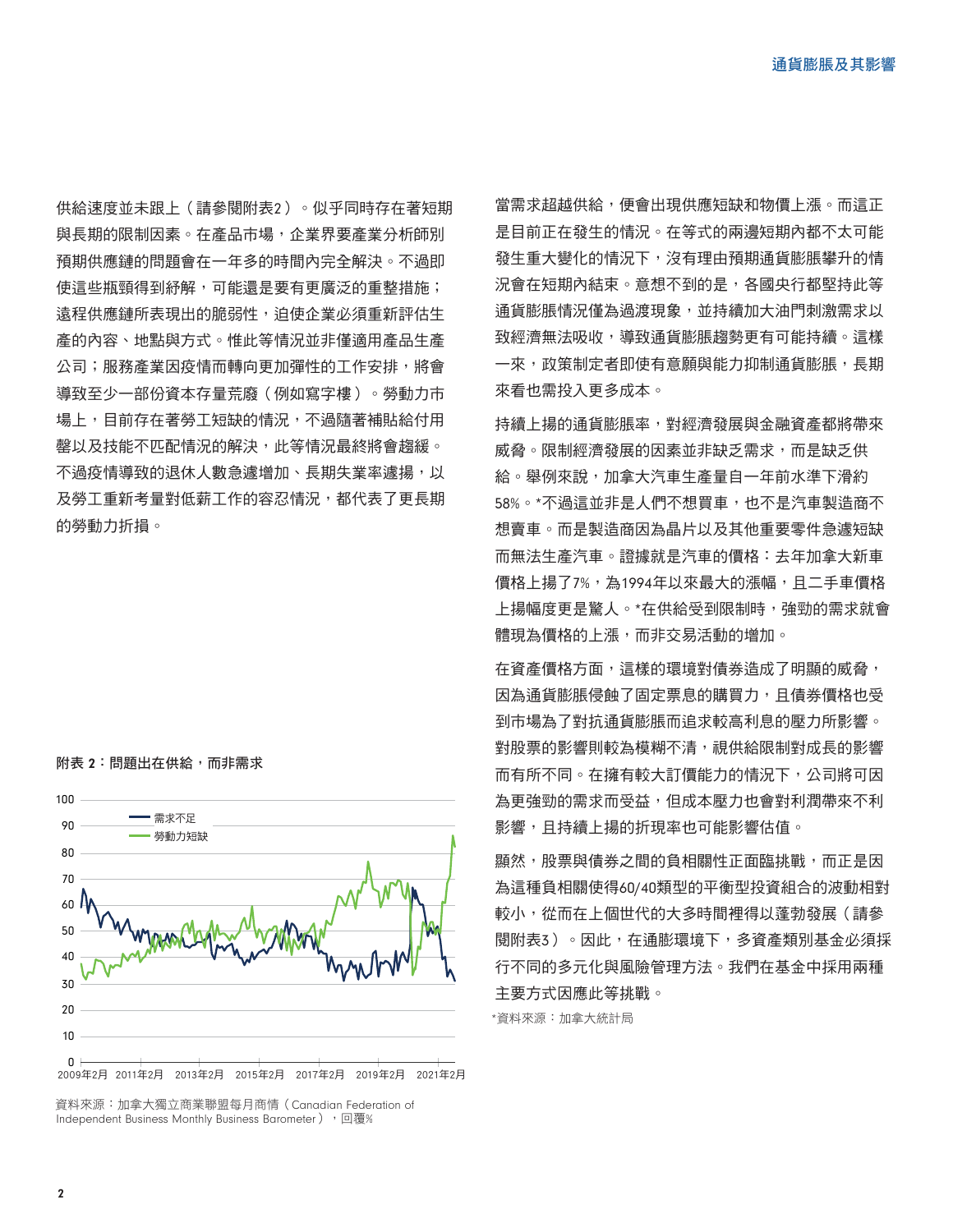首先,由於預期通膨風險終究會增大,一段時間以來,我 們一直在加拿大多資產類別基金中積累廉價的通膨敏感資 產。這些資產包括通膨連結債券、大宗商品股票、房地產 股票及黃金。我們近期亦推出了富達通膨聚焦基金,讓投 資人可集中投資這類通膨敏感資產。如附表4所示,此基金 旨在協助投資人於通貨膨脹壓力環境下為其投資組合提供 更廣泛的保護,同時在其他市場情境下持續持有其投資組 合。

第二,我們也增加使用貨幣曝險作為風險管理工具。加元是 週期性貨幣,與全球股價高度相關。在債券不太可能提供傳 統意義的保護的環境下,持有防禦性外幣是保護我們的投資 組合免受股價下跌影響的一種方法,這既是因為殖利率較 低,也是因為上文提到的股票/債券相關性在通膨環境中可 能會轉為正值。



附表 3:通貨膨脹將對股票/債券的負相關帶來挑戰 月度資料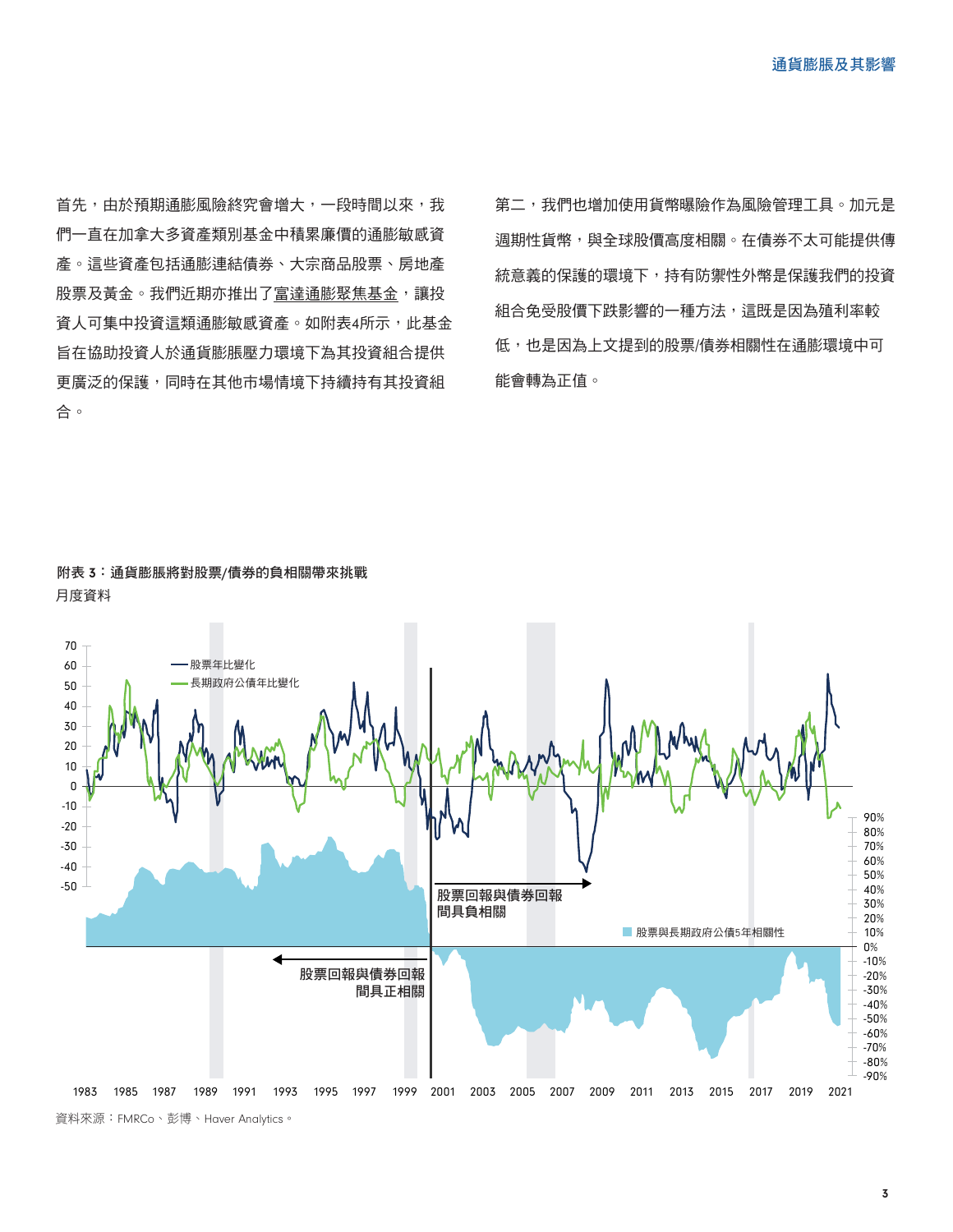## 附表 4:利用富達通膨聚焦基金保護投資組合 不同情境下的歷史實質回報(年化表示)



1950–2020年期間通膨聚焦基金與用基準指標資產績效設算的60/40基金的 回報比較。60/40基金用Balanced Private Pool基準指標代表。

# 作者

#### David Wolf | 投資組合經理

David Wolf是富達投資的投資組合經理。他是Fidelity Managed Portfolios、Fidelity Canadian Asset Allocation Fund、Fidelity Canadian Balanced Fund、Fidelity Monthly Income Fund、Fidelity U.S. Monthly Income Fund、Fidelity U.S. Monthly Income Currency Neutral Fund、Fidelity Global Monthly Income Fund、Fidelity Dividend Fund、Fidelity Global Dividend Fund、Fidelity Income Allocation Fund、Fidelity Balanced Managed Risk Portfolio、Fidelity Conservative Managed Risk Portfolio、Fidelity American Balanced Fund, Fidelity Conservative Income Fund、Fidelity NorthStar®、Fidelity NorthStar® Balanced Fund、Fidelity Tactical Strategies Fund、Fidelity CanAm Opportunities Class、Fidelity Canadian Monthly High Income ETF Fund、Fidelity Global Monthly High Income ETF Fund及Fidelity Tactical Global Dividend ETF Fund的聯席經理。他亦擔任Fidelity Conservative Income Private Pool、Fidelity Asset Allocation Private Pool、Fidelity Asset Allocation Currency Neutral Private Pool、Fidelity Balanced Private Pool、Fidelity Balanced Currency Neutral Private Pool、Fidelity Balanced Income Private Pool、Fidelity Balanced Income Currency Neutral Private Pool、Fidelity U.S. Growth and Income Private Pool、Fidelity Global Asset Allocation Private Pool及Global Asset Allocation Currency Neutral Private Pool的投資組合聯席經理。

### David Tulk, CFA | 投資組合經理

David Tulk是富達投資的投資組合經理。他是Fidelity Managed Portfolios、Fidelity Balanced Managed Risk Portfolio、Fidelity Conservative Managed Risk Portfolio、Fidelity Conservative Income Fund、Fidelity Inflation-Focused Fund、Fidelity Conservative Income Private Pool、Fidelity Canadian Monthly High Income ETF Fund及Fidelity Global Monthly High Income ETF Fund的 聯席經理。

#### Ilan Kolet l 機構投資組合經理

Ilan Kolet是富達投資的機構投資組合經理。在這個職務上,Kolet先生作為投資管理團隊的成員,對投資組合的理念、流程和建構有 著深刻的理解。他協助投資組合經理及其投資長確保投資組合的管理符合客戶的期望。

綜上所述,我們認為,供過於求意味著更高和更不穩定的 通貨膨脹將是未來經濟和金融格局的持續特徵。一段時間 以來,我們一直在為這樣的環境做準備,採取相關措施保 護我們加拿大的多資產基金,並一如既往地秉持在管理風 險的同時實現回報最大化的目標。

David Wolf、David Tulk和Ilan Kolet, 2021年10月29日



關注富達加拿大的推特帳號@fidelitycanada